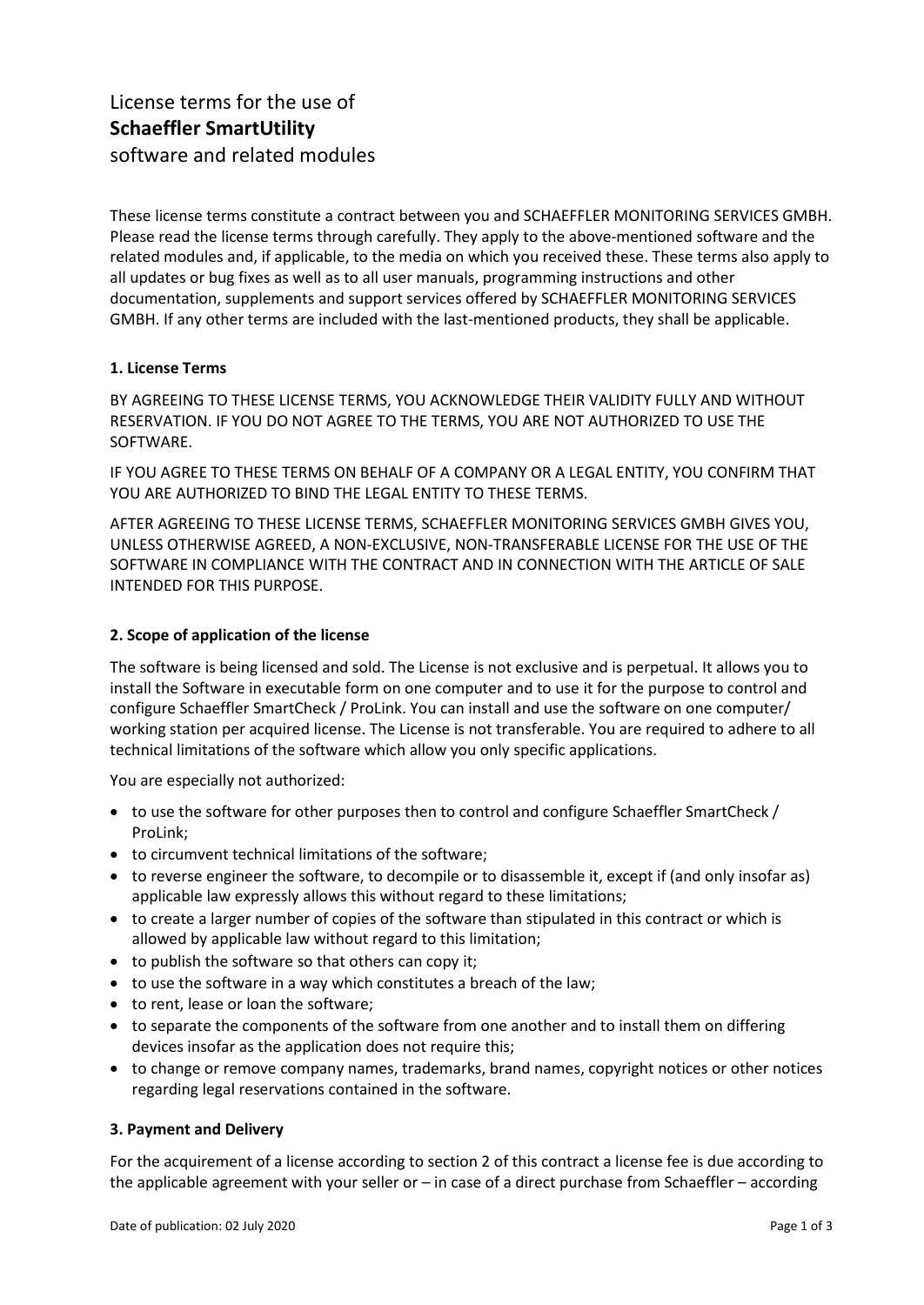to the Schaeffler-pricelist. The delivery is concluded after the data storage device with the current version of the software is shipped.

# **4. Backup copy**

You are authorized to create a reasonable number of backup copies of the licensed software solely for data-backup and archival purposes, provided that during copying all existing labeling, licensing data, brand names and copyright notices remain complete and unchanged and that unauthorized access to the licensed software by third parties is prevented.

# **5. Breaches of duty**

In the event that the software or the data medium is rendered partially or completely unusable due to defects, we will, according to our choice and at our fair discretion, eliminate the defects at no charge through supplementary delivery or repair (together hereinafter called "supplementary performance").

You shall allow us reasonable time and opportunity to carry out the supplementary performance which we deem necessary according to our fair discretion. In the event that supplementary performance is not possible for us, we will refund to you the purchase price.

Your further legal rights apply in accordance with the following conditions:

We shall be liable solely in the following cases:

- (1) Willful breach of duty
- (2) Grossly negligent breach of duty by our legal representatives and performing agents
- (3) Culpable injury to life, body and health
- (4) Malicious concealment of defects or guarantee for the state of an article of sale
- (5) Culpable breach of substantial contractual obligations (meaning obligations, which make the contract possible in itself and the fulfilment can be trusted in) - limited, however, in the event of gross negligence on the part of non-management employees or of slight negligence, to the reasonably foreseeable damage typical of the contract. In the case of a culpable breach of substantial contractual obligations through slight negligence the liability shall be limited to a sum of 10 000 Euro.
- (6) Insofar as product liability law provides for liability for personal damage or material damage to privately-used items.

Otherwise, we shall be exempt from liability.

We must be notified of defects promptly after they have been ascertained.

You bear the burden of proof to demonstrate that the prerequisites for the claims you have made due to breach of duty have been fulfilled. This also applies to culpability on our part.

Claims for defects expire 12 months after delivery of the article of sale insofar as provisions of the law do not demand a longer limitation period.

#### **6. Brands and logos**

You acknowledge to SCHAEFFLER MONITORING SERVICES GMBH and agree with SCHAEFFLER MONITORING SERVICES GMBH that all SCHAEFFLER MONITORING SERVICES GMBH brands as well as all brands relative to SCHAEFFLER MONITORING SERVICES GMBH and/or other companies of the Schaeffler Group, service marks, logos and other brand names ("Brands of Schaeffler") are the property of a company of the Schaeffler Group. Any use whatsoever of the brands of Schaeffler must accrue to the advantage of and be in the interests of the enterprises of the Schaeffler Group and requires our